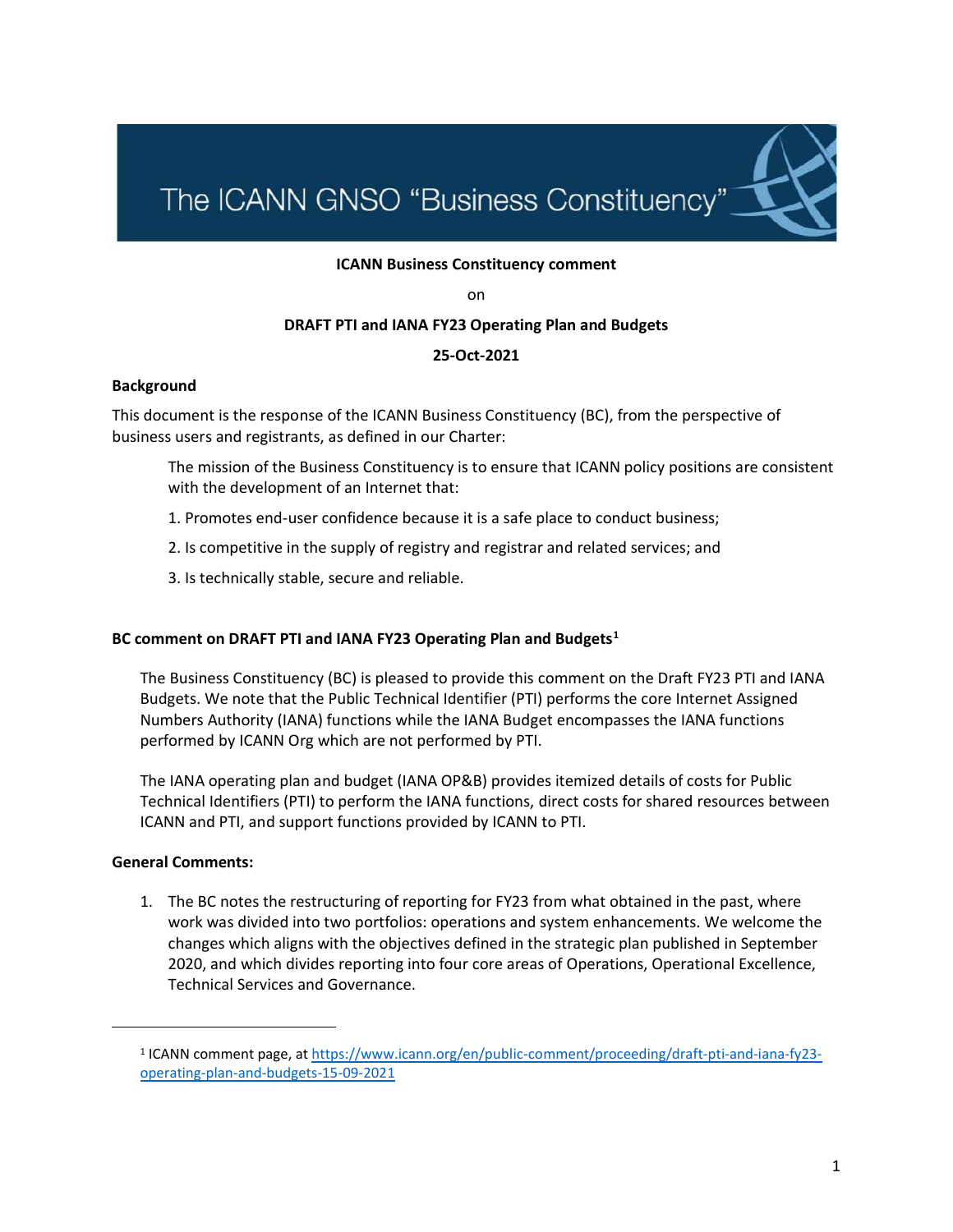We are pleased with this this categorization and believe it will assist in better articulation of PTI work for the coming years provided it is maintained as intended to the end of Fiscal 24. We also appreciate the improvement in navigation whereby links are placed at appropriate points that cross-reference and direct the reader to other pertinent areas of the presentation, particularly when referencing vital budgetary data. For ease of benchmarking growth, the BC suggests that the layout of the variance of FY23 to FY22 on pages 19-20 be laid side-by-side for ease of review.

- 2. For FY23, while many of the items appear to be divided among Operations, Operational Excellence and Technical Services; there is no reference to budgetary allocations to individual incremental improvements that would demonstrate consistency with previous years other than the assignment of FTE staff.
- 3. Projections for FY22 provided details of specific improvements but the FY23 draft does not. The BC requests clear understanding of improvements planned for the coming year and the identification of budget allocated to each and, where appropriate, start and end dates for each improvement.

## **Comments and Questions regarding PTI:**

The BC notes PTI's expectation in FY23 for continued efforts to improve the root zone management system (RZMS) and the registry workflow system used for protocol parameter assignments (codenamed Opal) amongst others. As the FY23 PTI Operating Plan and Budget represents about 90 percent of the FY23 IANA Operating Plan and Budget, the BC would like to see detailed notes especially as to the nature of professional services incurred by PTI.

The BC notes that the total cost of the activities covered in the FY23 PTI Operating Plan is \$5.1M but see NO detailed breakdown of the cost components.

The BC notes that the PTI FY23 Operating Plan and Budget sustains current performance of the IANA services, will incrementally improve systems and processes and does not envisage significant new undertakings. This indicates stability from a budgeting standpoint though does the document does not identify any smaller undertakings that may be included.

## **FY23 PTI Planning Assumptions**

## **Strategy:**

We note that PTI worked in close collaboration with ICANN's planning team to review operating initiatives and functional activities as laid out in the Five-Year ICANN Operating Plan and the work to date supports an assumption that no changes be made to the PTI 2020-2024 Strategic Plan. Thus this should suggest that there will be no increase to the PTI Budget for FY23 as against last year's budget, which isn't totally the case.

## **Financials:**

The BC notes that a key assumption in developing the FY23 PTI Budget is that funding for the IANA functions and the activities laid out in the FY23 PTI OP&B will remain a priority for ICANN. PTI is expected to exercise careful cost control in its operations.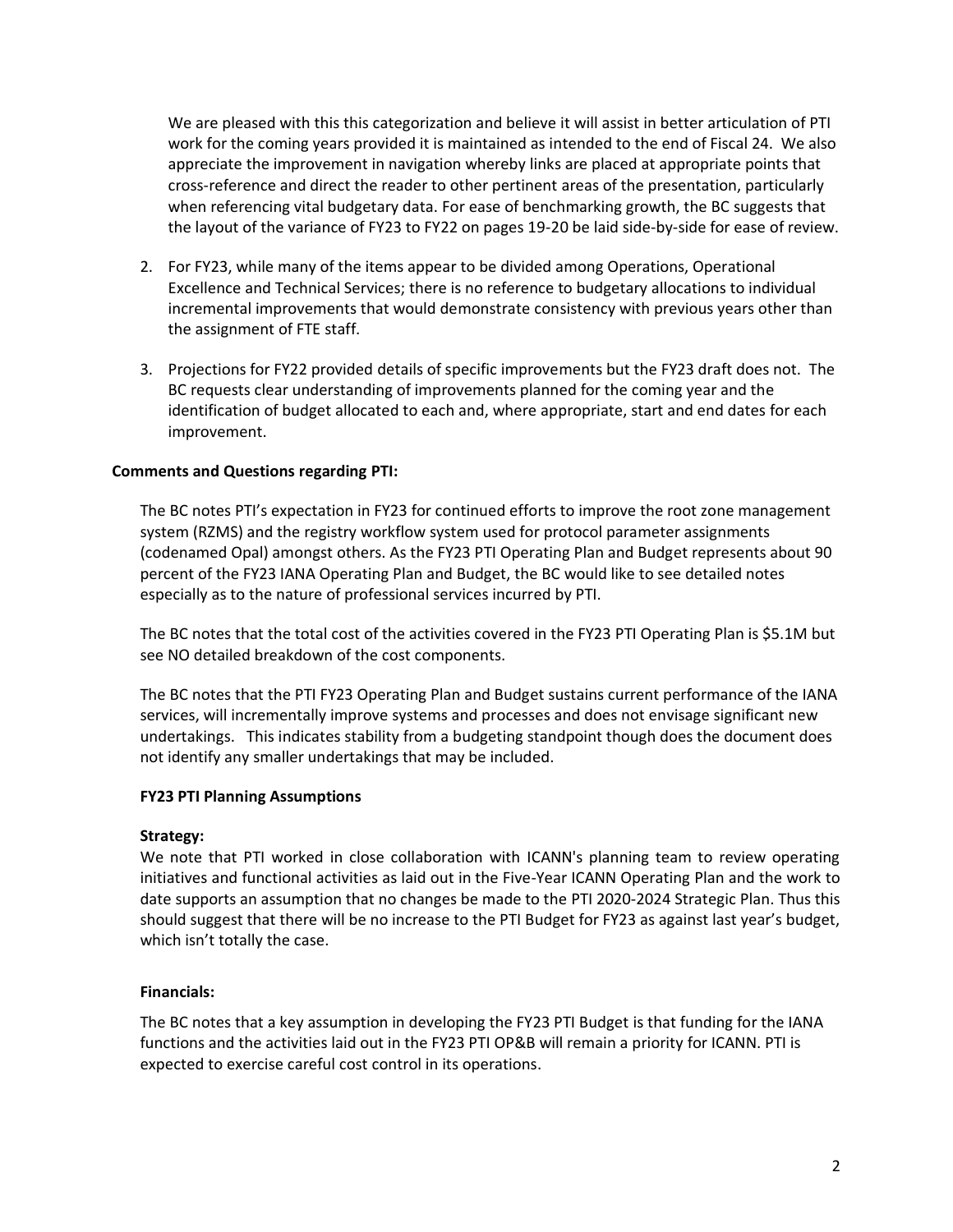The BC also notes that Personnel costs are the highest expenses in the PTI Budget and for FY23, additional headcount may be required but are not included in this budget in order to align with ICANN's common process for approving and budgeting for new positions. If PTI requires additional headcount in FY23, the draft budget document states that resources will be prioritized using budgeting and approval process.

The BC requires clarification on two matters that appear concerning from a budgetary standpoint:

- First, we see "For FY23, additional headcount may be required but are not included in this budget…not allocated to the functional activities until they are hired." While we understand this to be consistent with standard ICANN budgeting process for new hires, the BC requests to know if any such new hires would be accommodated within the \$500,000 contingency of the budget or whether this would require additional funding from ICANN.
- Second, we are concerned that "...the current allocation of PTI's Direct Dedicated resources poses a risk to timely delivery of key projects." The BC wonders what risks are being foreseen with such a statement. While cost containment is admirable when presenting budgets for ongoing activities, if it is already known that the budget is not adequate for the scope of work, we believe this should be identified in detail.

The BC notes that PTI currently has 17 direct dedicated Full Time Employees (FTE) and would like to know what percentage of the Personnel costs accounts for the total cost of \$6.3M absorbed by Personnel in the budget.

# **Operations:**

The BC notes that the volume of transactions performed across the IANA functions typically shows a modest year-on-year increase, and this is expected to continue for the scope of the existing services. The BC is however concerned that despite the realization that the current allocation of PTI's Direct Dedicated resources poses a risk to timely delivery of key projects as the relatively small team of highly specialized individuals juggle between meeting its contractual deliverables and Service Level Agreements, and also serving as subject matter experts to the various system improvements and policy implementation projects, no budgetary plan is made to mitigate this risk nor clear operational plan to mitigate the risk.

# **Engagement:**

The BC notes plans to continue managing cost by working remotely and holding all meetings virtually. We however encourage a phased plan to return to face-to-face meetings and engagement at pre-pandemic levels. The Key signing key (KSK) ceremonies planned to resume as normal operations in FY23 should be hybrid events with options for remote participation.

# **Community Recommendations:**

The BC notes that PTI assumes that the Contingency funds will remain available to fund any ongoing review and policy-related work that is not yet Board-approved and has not been included in the FY23 PTI Operating Plan and Budget for urgent unplanned activities if and when they arise as the PTI will remain available for implementation of Board-approved recommendations. In the case where significant funding is required, the BC would like to know what contingency plans are available?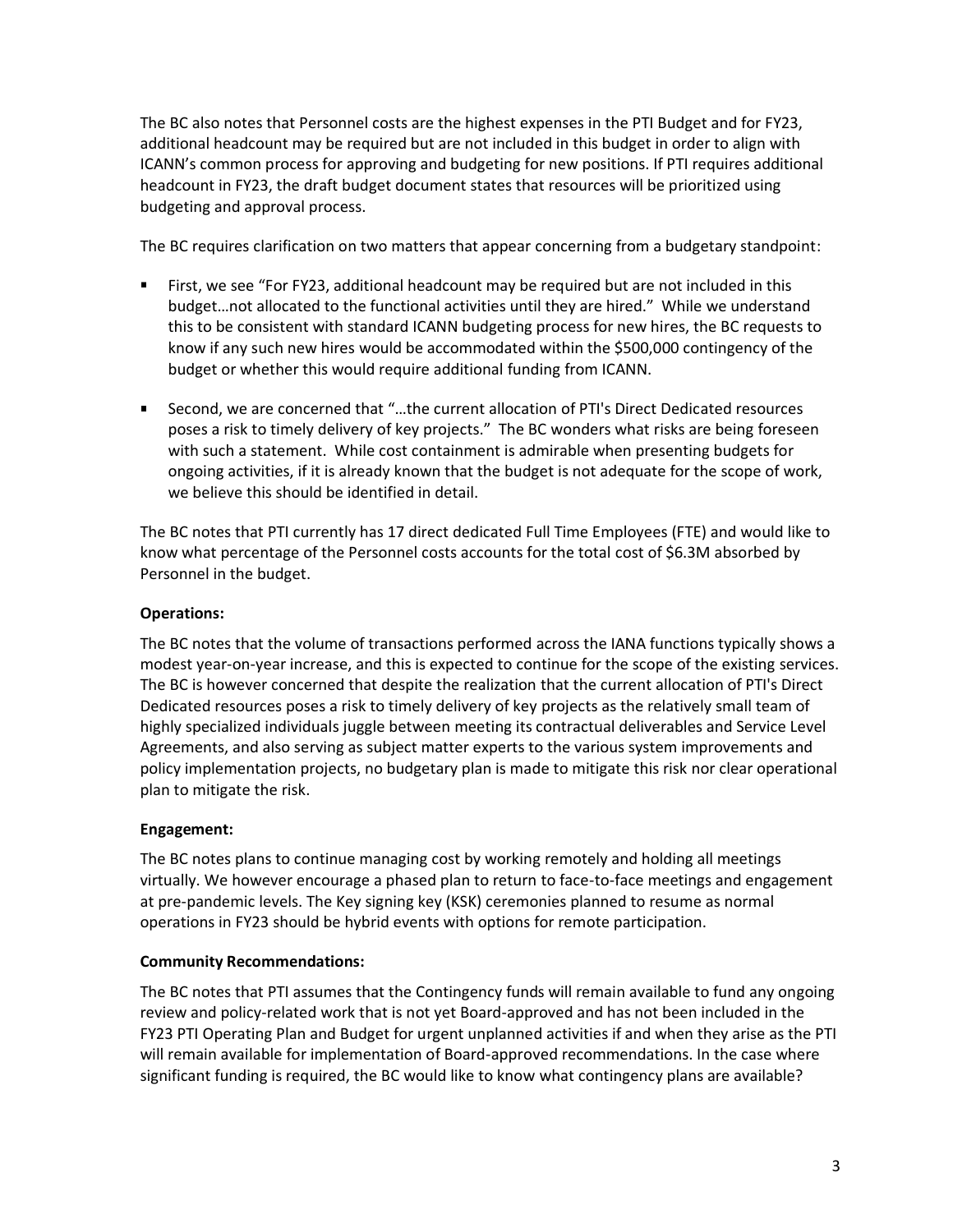## **Comments and Questions regarding IANA:**

The BC notes that the Draft FY23 IANA Budget stands at \$10.4 million, of which \$9.8 million is for performing the core IANA services and \$0.6 million is for IANA support activities (not performed by PTI).

On the surface, \$0.6 million remains consistent with FY22, and even FY21 and FY20. Nonetheless, as noted in the narrative, there is actually a \$100,000 increase Year over Year. This represents an 8.8% increase as identified below.

| <b>FY23 IANA Budget</b>                                                                                       | <b>FY23 IANA</b><br><b>Draft Budget</b> | <b>FY22 IANA</b><br><b>Adopted</b><br><b>Budget</b> | Under/(Over) |         | FY21 IANA      | Under/(Over) |               |
|---------------------------------------------------------------------------------------------------------------|-----------------------------------------|-----------------------------------------------------|--------------|---------|----------------|--------------|---------------|
| in Millions, USD                                                                                              |                                         |                                                     | <b>Total</b> | %       | <b>Actuals</b> | Total        | $\frac{9}{6}$ |
| <b>PTI Budget</b>                                                                                             | \$9.8                                   | \$9.7                                               | (\$0.1)      | $-1.1%$ | \$7.7          | (\$2.1)      | $-27.7%$      |
| <b>IANA Support Activities</b>                                                                                |                                         |                                                     |              |         |                |              |               |
| (1)                                                                                                           | \$0.6                                   | \$0.6                                               | \$0.1        | 8.8%    | \$0.6          | \$0.0        | 2.0%          |
| <b>TOTAL</b>                                                                                                  | \$10.4                                  | \$10.3                                              | (\$0.1)      | $-0.5%$ | \$8.3          | (\$2.1)      | $-25.6%$      |
| (1) IANA Support Activities include the Root Zone Maintainer function, Customer Standing Committee, Root Zone |                                         |                                                     |              |         |                |              |               |

Evolution Committee, and IANA Naming Function reviews.

While this is explained as being due to an increase of personnel costs due to inflation, The BC seeks clarification on how it has remained flat for the past three years yet is not sufficient for FY23.

The FY23 PTI Budget is \$100,000 higher than the FY22 PTI Budget but the IANA support activities component is \$100,000 lower compared to the FY22 IANA Budget due to the mix of personnel support. Overall the services remain the same as the FY22 Budget, however while the IANA Support Activities remain at \$0.6million for Root Zone Maintainer function, Customer Standing Committee, Root Zone Evolution Committee, and IANA Naming Function reviews; There is actually an increase by \$100,000 or 8.8% Year over Year? We would appreciate an explanation as to why?

Page 5 of the PTI FY23 OP&B lays out the IANA Naming Function activities. The BC is particularly interested in the reference to "Fostering support for Internationalized Domain Names (IDNs) by maintaining a shared repository of IDN practices and label generational rulesets (LGRs) across TLDs". We are interested in seeing this activity be better defined for purposes of understanding PTI's work in this area and also it is foreseen that time commitment to IDN will increase from FY22 to FY23 and beyond. The BC would like to know what ongoing program(s) the PTI have instituted in maintaining a repository and what advancements have been made towards achieving Universal Acceptance for IDN's and if such programs also budgeted for in FY23?

As noted, The IANA Numbering Function consists of the administration of Internet number resource registries in accordance with global policies, and any applicable and mutually acceptable and agreed upon guidelines and procedures. Recent occurrences in the African RIR where access to its operational funds were fully blocked indefinitely is at variance with maintaining stability of the Internet and the absence of contingency plans in the IANA budget to mitigate this issue further places the Region at a huge risk. The BC would like to know what contingency plans are being made to mitigate the current situation and efforts being put in place to forestall any future occurrence.